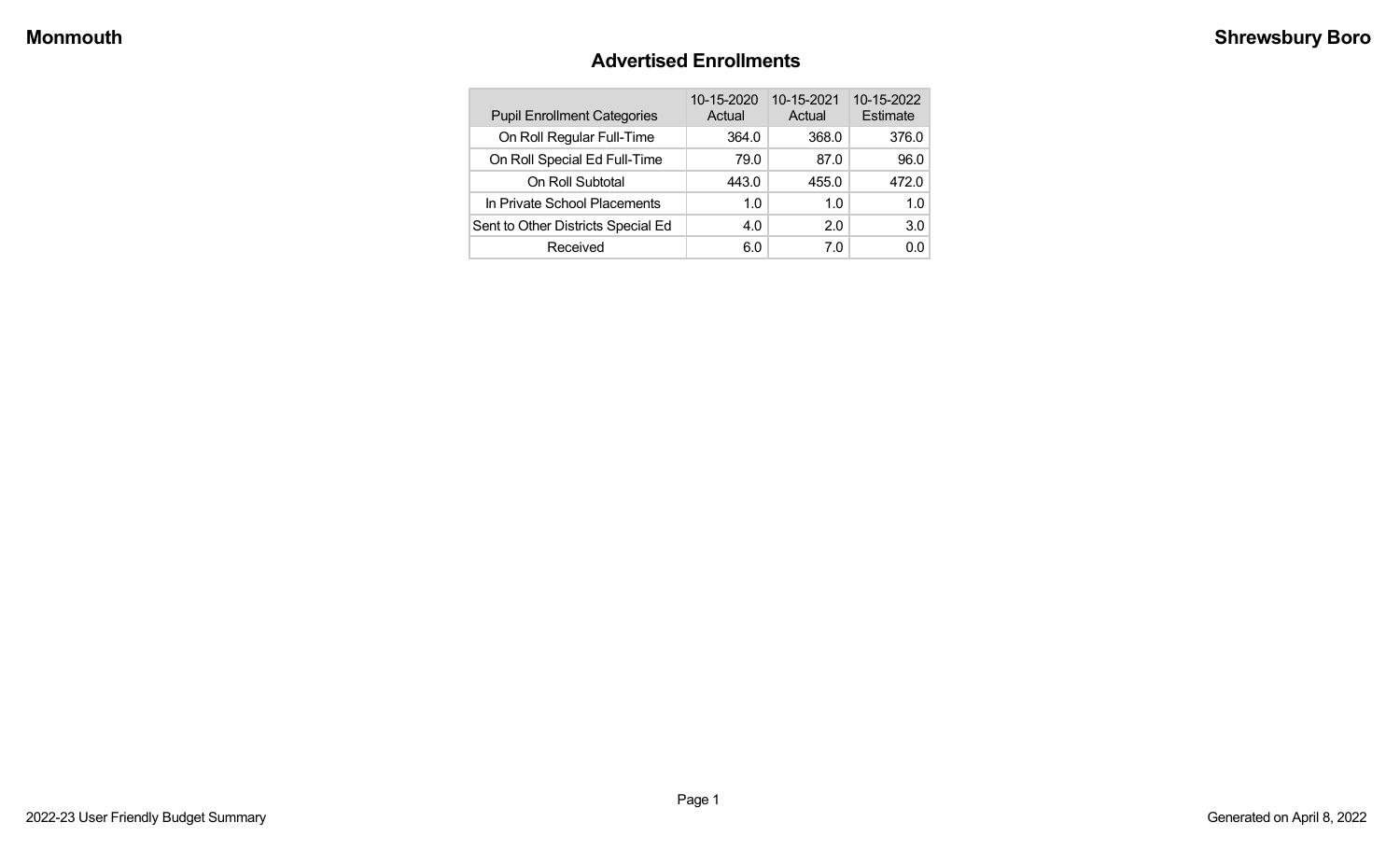#### **Advertised Revenues**

| <b>Budget Category</b>                             | Description                                    | Account      | 2020-21<br>Actual | 2021-22<br>Revised  | 2022-23<br>Proposed |
|----------------------------------------------------|------------------------------------------------|--------------|-------------------|---------------------|---------------------|
|                                                    | Local Tax Levy                                 | 10-1210      | 8,503,651         | 8,673,724           | 8,847,155           |
|                                                    | <b>Total Tuition</b>                           | 10-1300      | 35,863            | 50,000              | 80,000              |
|                                                    | <b>Unrestricted Miscellaneous Revenues</b>     | 10-1XXX      | 50,910            | $\mathbf{0}$        | $\Omega$            |
| <b>General Fund Revenues from Local Sources</b>    | Interest Earned on Maintenance Reserve         | 10-1XXX      | 0                 | 1                   |                     |
|                                                    | Interest Earned on Capital Reserve Funds       | 10-1XXX      | 0                 | 1                   |                     |
|                                                    | <b>Other Restricted Miscellaneous Revenues</b> | 10-1XXX      | 15,227            | $\Omega$            | $\Omega$            |
|                                                    | <b>Total Revenues from Local Sources</b>       |              | 8,605,651         | 8,723,726           | 8,927,157           |
|                                                    | <b>Categorical Transportation Aid</b>          | 10-3121      | 14,089            | 14,089              | 14,089              |
|                                                    | <b>Extraordinary Aid</b>                       | 10-3131      | 52,358            | $\Omega$            | $\Omega$            |
|                                                    | <b>Categorical Special Education Aid</b>       | 10-3132      | 273,411           | 331,913             | 401,266             |
| <b>General Fund Revenues from State Sources</b>    | <b>Categorical Security Aid</b>                | 10-3177      | 36,888            | 36,888              | 36,888              |
|                                                    | Adjustment Aid                                 | 10-3178      | 7,643             | 7,643               | 7,643               |
|                                                    | <b>Other State Aids</b>                        | 10-3XXX      | 1,160             | $\mathbf 0$         | $\Omega$            |
|                                                    | <b>Total Revenues from State Sources</b>       |              | 385,549           | 390,533             | 459,886             |
|                                                    | <b>Budgeted Fund Balance-Operating Budget</b>  | 10-303       | 0                 | 109,161             | 100,000             |
| <b>General Fund Revenues from Other Sources</b>    | <b>Adjustment for Prior Year Encumbrances</b>  |              | $\Omega$          | 463,882             | $\Omega$            |
|                                                    | Actual Revenues (Over)/Under Expenditures      |              | $-992,459$        | $\mathbf 0$         | $\Omega$            |
| <b>General Fund Revenues</b>                       | <b>Total Operating Budget</b>                  |              | 7,998,741         | 9,687,302 9,487,043 |                     |
|                                                    | <b>Student Activity Fund Revenue</b>           | 20-1760      | 28,938            | 100                 | <sup>0</sup>        |
| Special Revenue Fund Revenues from Local Sources   | <b>Total Revenues from Local Sources</b>       | 20-1XXX      | 28,938            | 100                 | $\mathbf{0}$        |
| Special Revenue Fund Revenues from State Sources   | <b>Other Restricted Entitlements</b>           | 20-32XX      | 19,618            | 26,292              | $\mathbf{0}$        |
|                                                    | <b>Total Revenues from State Sources</b>       |              | 19,618            | 26,292              | $\Omega$            |
|                                                    | Title I                                        | 20-4411-4416 | 11,948            | 0                   | $\Omega$            |
|                                                    | Title II                                       | 20-4451-4455 | 5,192             | 4,579               | 4,000               |
|                                                    | Title IV                                       | 20-4471-4474 | 10,000            | 10,251              | 10,000              |
| Special Revenue Fund Revenues from Federal Sources | IDEA Part B (Handicapped)                      | 20-4420-4429 | 151,859           | 127,727             | 110,000             |
|                                                    | <b>CARES Act Education Stabilization Fund</b>  | 20-4530      | 9,554             | $\mathbf{0}$        | $\Omega$            |
|                                                    | <b>CRRSA Act-ESSER II</b>                      | 20-4534      | 0                 | 39,164              | 39,164              |
|                                                    | <b>CRRSA Act-Learning Acceleration Grant</b>   | 20-4535      | 0                 | 25,000              | 25,000              |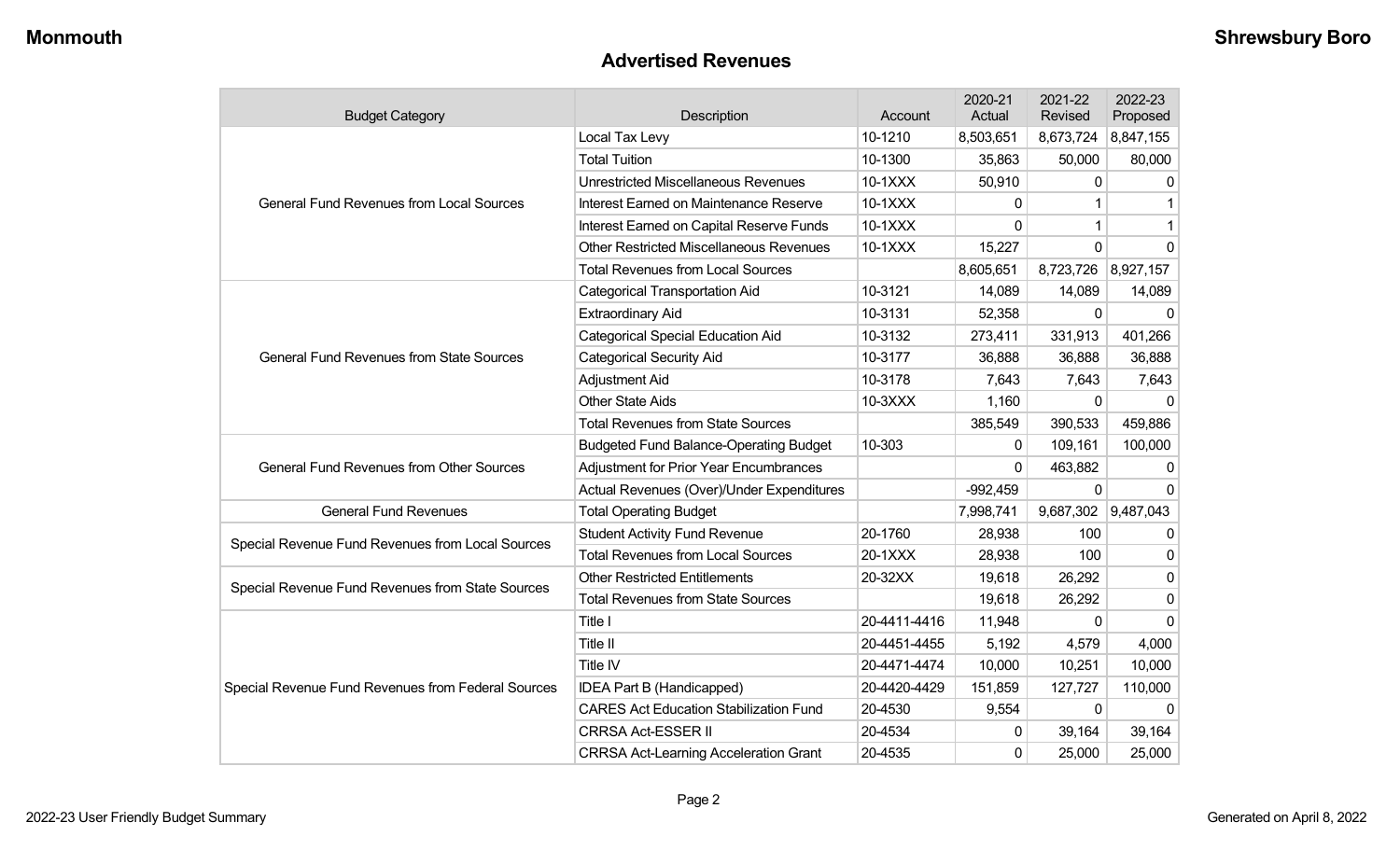### **Advertised Revenues**

| <b>Budget Category</b>                             | Description                                | Account | 2020-21<br>Actual | 2021-22<br>Revised | 2022-23<br>Proposed |
|----------------------------------------------------|--------------------------------------------|---------|-------------------|--------------------|---------------------|
| Special Revenue Fund Revenues from Federal Sources | <b>CRRSA Act-Mental Health Grant</b>       | 20-4536 | 0                 | 45,000             | 45,000              |
|                                                    | <b>Total Revenues from Federal Sources</b> |         | 188,553           | 251,721            | 233,164             |
| Special Revenue Fund Revenues                      | <b>Total Grants and Entitlements</b>       |         | 212,027           | 278,113            | 233,164             |
| Debt Service Fund Revenues from Local Sources      | Local Tax Levy                             | 40-1210 | 253,077           | 250,599            | 252,961             |
|                                                    | <b>Total Revenues from Local Sources</b>   |         | 253,077           | 250,599            | 252,961             |
|                                                    | <b>Budgeted Fund Balance</b>               | 40-303  | 0                 |                    | 2                   |
| Debt Service Fund Revenues from Other Sources      | <b>Total Local Repayment of Debt</b>       |         | 253,077           | 250,600            | 252,963             |
|                                                    | Actual Revenues (Over)/Under Expenditures  |         | $-2$              |                    | $\Omega$            |
| Debt Service Fund Revenues                         | <b>Total Repayment of Debt</b>             |         | 253,075           | 250,600            | 252,963             |
| All Fund Revenues                                  | <b>Total Revenues/Sources</b>              |         | 8,463,843         | 10,216,015         | 9,973,170           |
| Revenues Net of Transfers                          | Total Revenues/Sources Net of Transfers    |         | 8,463,843         | 10,216,015         | 9,973,170           |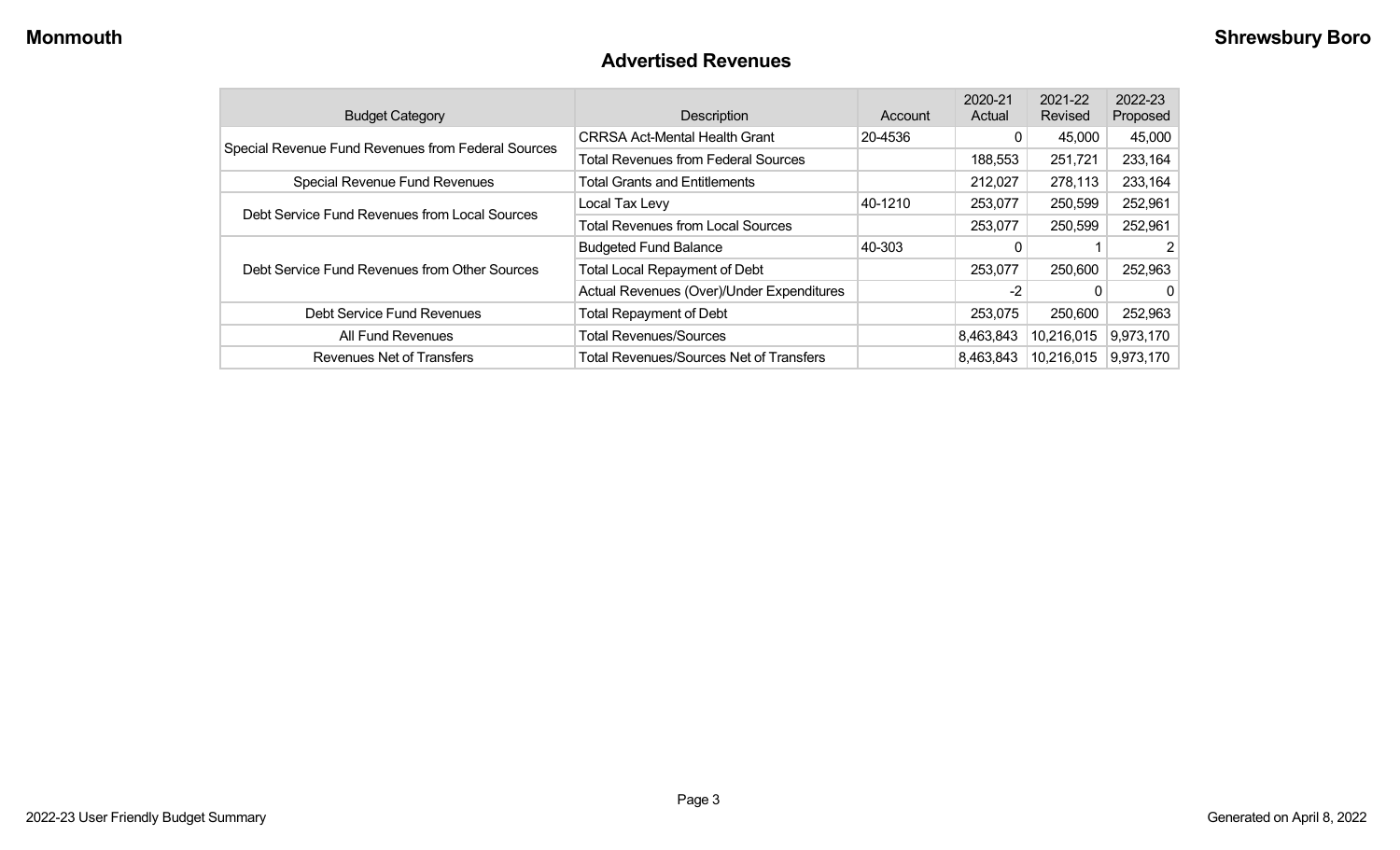## **Advertised Appropriations**

| <b>Budget Category</b>                               | Description                                                                        | Account        | 2020-21<br>Actual | 2021-22<br>Revised  | 2022-23<br>Proposed |
|------------------------------------------------------|------------------------------------------------------------------------------------|----------------|-------------------|---------------------|---------------------|
|                                                      | <b>Regular Programs-Instruction</b>                                                | 11-1XX-100-XXX | 3,217,158         | 3,357,735           | 3,328,422           |
|                                                      | <b>Special Education-Instruction</b>                                               | 11-2XX-100-XXX | 866,028           | 1,036,893           | 1,152,386           |
| General Fund Current Expenses for Instruction        | School-Sponsored Cocurricular or Extracurricular Activities-Instruction            | 11-401-100-XXX | 31,714            | 44,584              | 52,000              |
|                                                      | School-Sponsored Athletics-Instruction                                             | 11-402-100-XXX | 16,179            | 22,700              | 22,700              |
|                                                      | Other Supplemental/At-Risk Programs                                                | 11-424-XXX-XXX | 4,091             | 138,644             | 66,420              |
|                                                      | Undistributed Expenditures-Instruction (Tuition)                                   | 11-000-100-XXX | 184,253           | 196,466             | 213,873             |
|                                                      | Undistributed Expenditures-Attendance and Social Work                              | 11-000-211-XXX | 30,677            | 33,920              | 36,000              |
|                                                      | Undistributed Expenditures-Health Services                                         | 11-000-213-XXX | 62,997            | 82,163              | 86,795              |
|                                                      | Undistributed Expenditures-Speech, OT, PT and Related Services                     | 11-000-216-XXX | 201,353           | 298,382             | 334,582             |
|                                                      | Undistributed Expenditures-Other Support Services, Students-Extraordinary Services | 11-000-217-XXX | 1,229             | 1,000               | 1,000               |
|                                                      | Undistributed Expenditures-Guidance                                                | 11-000-218-XXX | 76,199            | 83,395              | 69,020              |
|                                                      | Undistributed Expenditures-Child Study Teams                                       | 11-000-219-XXX | 411,931           | 476,671             | 448,491             |
|                                                      | Undistributed Expenditures-Improvement of Instruction Services                     | 11-000-221-XXX | 84,099            | 94,795              | 97,463              |
|                                                      | Undistributed Expenditures-Education Media Services/Library                        | 11-000-222-XXX | 65,769            | 109,880             | 115,320             |
| General Fund Current Expenses for Support Services   | Undistributed Expenditures-Instructional Staff Training Services                   | 11-000-223-XXX | $\mathbf 0$       | 24,560              | 10,000              |
|                                                      | Undistributed Expenditures-Support Services-General Administration                 | 11-000-230-XXX | 322,655           | 414,471             | 397,847             |
|                                                      | Undistributed Expenditures-Support Services-School Administration                  | 11-000-240-XXX | 106,186           | 114,108             | 113,648             |
|                                                      | Undistributed Expenditures-Central Services                                        | 11-000-251-XXX | 286,790           | 291,858             | 293,993             |
|                                                      | Undistributed Expenditures-Administrative InformationTechnology                    | 11-000-252-XXX | 11,407            | 25,700              | 32,500              |
|                                                      | Undistributed Expenditures-Operation and Maintenance of Plant Services             | 11-000-26X-XXX | 657,982           | 723,709             | 713,650             |
|                                                      | Undistributed Expenditures-Student Transportation Services                         | 11-000-270-XXX | 110,481           | 209,043             | 117,450             |
|                                                      | Personal Services-Employee Benefits                                                | 11-XXX-XXX-2XX | 1,236,935         | 1,761,176           | 1,706,570           |
|                                                      | <b>Total Undistributed Expenditures</b>                                            |                | 3,850,943         | 4,941,297           | 4,788,202           |
| General Fund Current Expenses for Increased Reserves | Interest Earned on Maintenance Reserve                                             | 10-606         | $\mathbf{0}$      |                     | -1                  |
| <b>General Fund Current Expenses</b>                 | <b>Total General Current Expense</b>                                               |                | 7,986,113         | 9,541,854 9,410,131 |                     |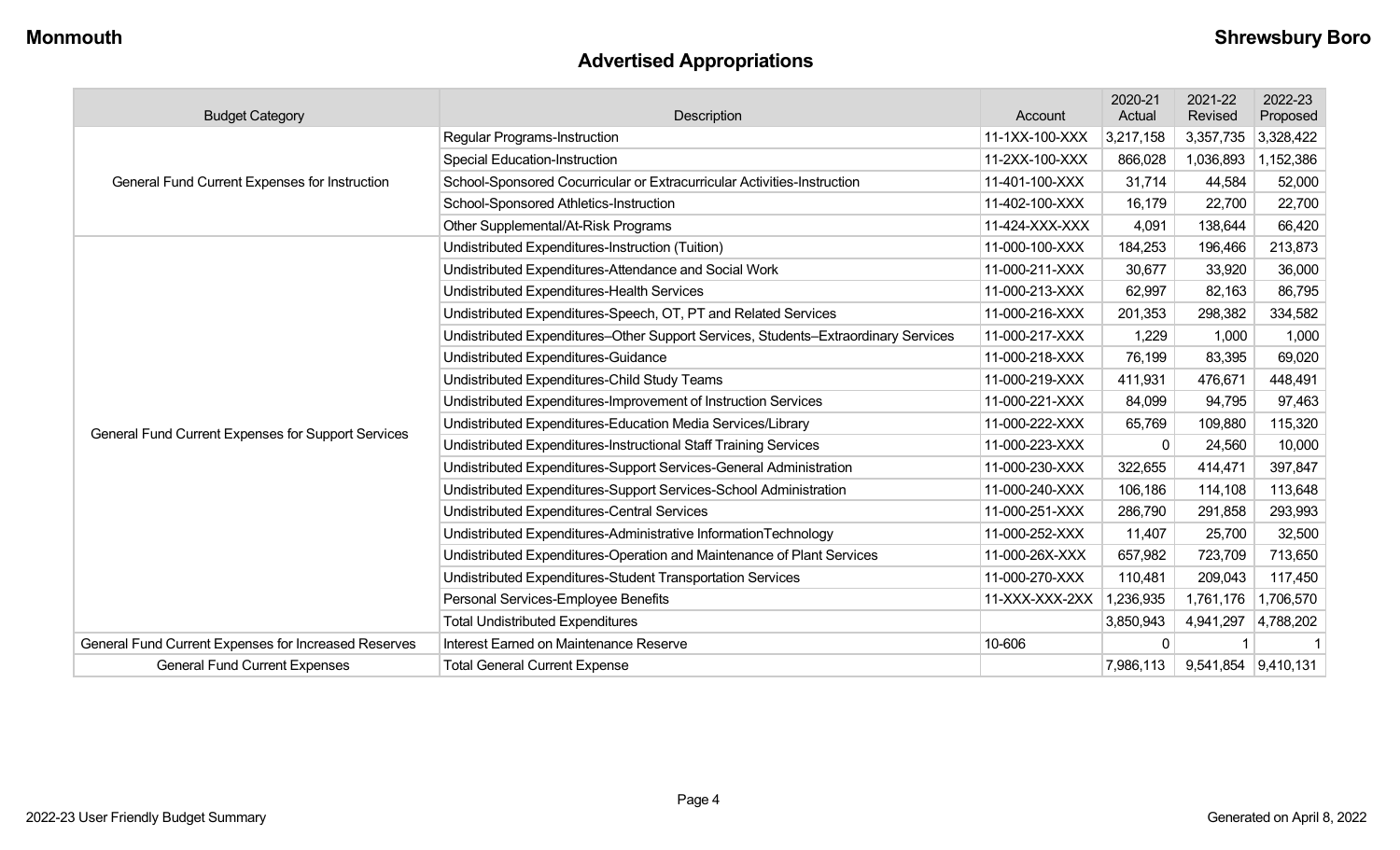## **Advertised Appropriations**

| <b>Budget Category</b>                                                     | Description                                             | Account        | 2020-21<br>Actual | 2021-22<br>Revised  | 2022-23<br>Proposed |
|----------------------------------------------------------------------------|---------------------------------------------------------|----------------|-------------------|---------------------|---------------------|
|                                                                            | Equipment                                               | 12-XXX-XXX-730 | 0                 | 10,887              | 0                   |
|                                                                            | <b>Facilities Acquisition and Construction Services</b> | 12-000-400-XXX | 12,628            | 87,978              | 12,628              |
| <b>Capital Outlay</b>                                                      | Interest Deposit to Capital Reserve                     | 10-604         | $\mathbf{0}$      |                     |                     |
|                                                                            | <b>Total Capital Outlay</b>                             |                | 12,628            | 98,866              | 12,629              |
| General Fund Expenses and Transfers                                        | <b>Transfer of Funds to Charter Schools</b>             | 10-000-100-56X | $\Omega$          | 46,582              | 64,283              |
|                                                                            | <b>General Fund Grand Total</b>                         |                | 7,998,741         | 9,687,302 9,487,043 |                     |
|                                                                            | Nonpublic Textbooks                                     | 20-XXX-XXX-XXX | 0                 | 2,821               | 0                   |
|                                                                            | Nonpublic Handicapped Services                          | 20-XXX-XXX-XXX | 6,126             | 8,008               | 0                   |
| Special Revenue Fund Expenses for Other State Projects                     | <b>Nonpublic Nursing Services</b>                       | 20-XXX-XXX-XXX | 4,998             | 5,264               | $\pmb{0}$           |
|                                                                            | Nonpublic Technology Initiative                         | 20-XXX-XXX-XXX | 0                 | 1,974               | $\pmb{0}$           |
|                                                                            | Nonpublic Security Aid                                  | 20-XXX-XXX-XXX | 8,494             | 8,225               | $\pmb{0}$           |
| Special Revenue Fund Expenses for State Projects                           | <b>Total State Projects</b>                             | 20-XXX-XXX-XXX | 19,618            | 26,292              | $\pmb{0}$           |
|                                                                            | Title I                                                 | 20-XXX-XXX-XXX | 11,948            | $\mathbf{0}$        | $\pmb{0}$           |
|                                                                            | Title II                                                | 20-XXX-XXX-XXX | 5,192             | 4,579               | 4,000               |
|                                                                            | Title IV                                                | 20-XXX-XXX-XXX | 10,000            | 10,251              | 10,000              |
|                                                                            | IDEA Part B (Handicapped)                               | 20-XXX-XXX-XXX | 151,859           | 127,727             | 110,000             |
| Special Revenue Fund Expenses for Federal Projects                         | <b>CARES Act Education Stabilization Fund</b>           | 20-477-XXX-XXX | 9,554             | $\Omega$            | $\Omega$            |
|                                                                            | CRRSA Act-ESSER II Grant Program                        | 20-483-xxx-xxx | 0                 | 39,164              | 39,164              |
|                                                                            | <b>CRRSA Act-Learning Acceleration Grant Program</b>    | 20-484-XXX-XXX | $\mathbf 0$       | 25,000              | 25,000              |
|                                                                            | CRRSA Act-Mental Health Grant Program                   | 20-485-xxx-xxx | $\Omega$          | 45,000              | 45,000              |
|                                                                            | <b>Total Federal Projects</b>                           | 20-XXX-XXX-XXX | 188,553           | 251,721             | 233,164             |
| <b>Total Special Revenue Funds</b><br><b>Special Revenue Fund Expenses</b> |                                                         |                | 212,027           | 278,113             | 233,164             |
| Debt Service Fund Expenses                                                 | <b>Total Regular Debt Service</b>                       | 40-701-510-XXX | 253,075           | 250,600             | 252,963             |
|                                                                            | <b>Total Debt Service Funds</b>                         |                | 253,075           | 250,600             | 252,963             |
| All Fund Expenses                                                          | <b>Total Expenditures/Appropriations</b>                |                | 8,463,843         | 10,216,015          | 9,973,170           |
| <b>Expenses Net of Transfers</b>                                           | <b>Total Expenditures Net of Transfers</b>              |                | 8,463,843         | 10,216,015          | 9,973,170           |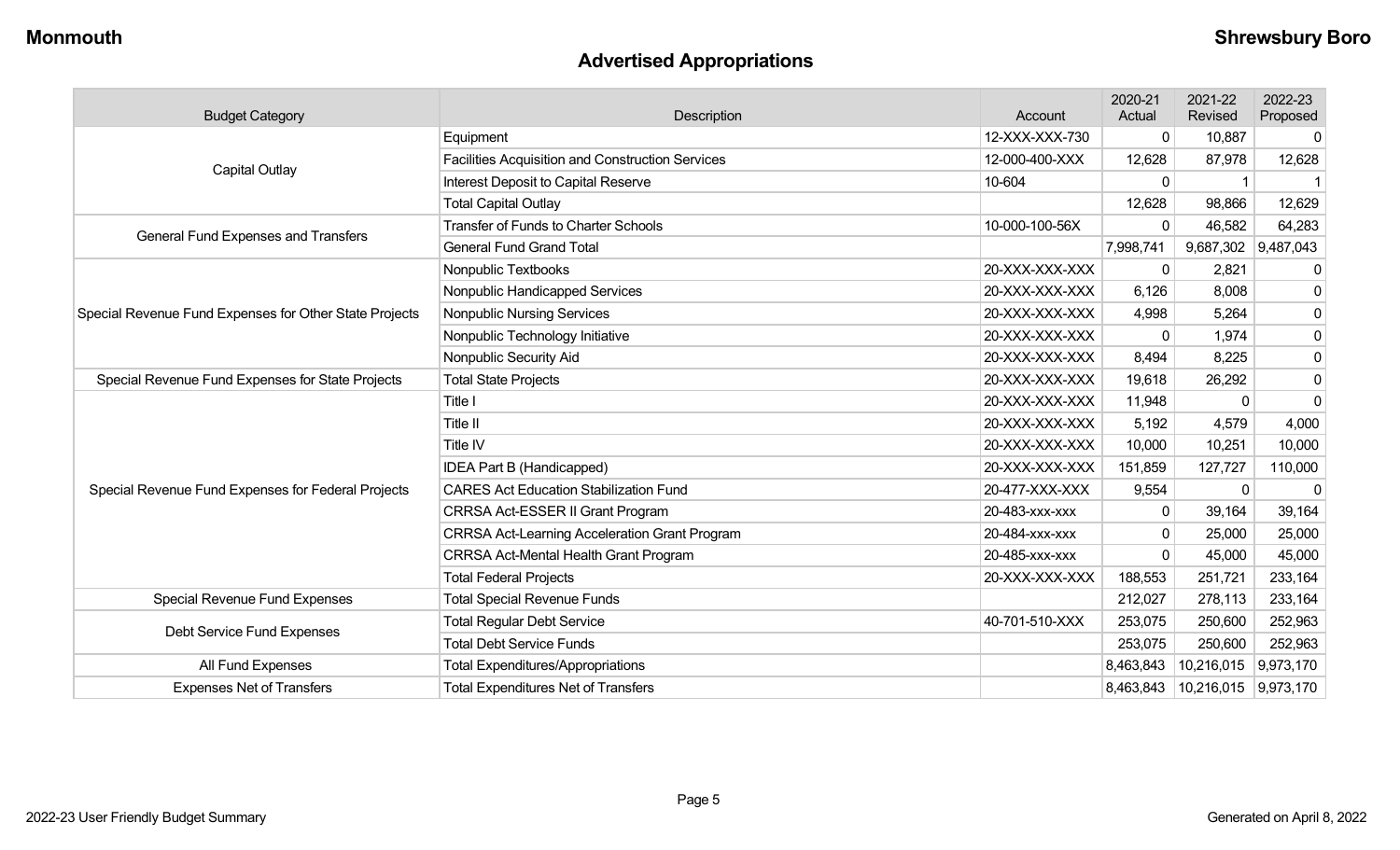## **Advertised Recapitulation of Balances**

| <b>Fund Balance Category</b>                   | <b>Budget Category</b>                                           | Audited<br><b>Balance</b><br>06/30/2020 | Audited<br><b>Balance</b><br>06/30/2021 | Estimated<br><b>Balance</b><br>06/30/2022 | <b>Estimated</b><br><b>Balance</b><br>06/30/2023 |
|------------------------------------------------|------------------------------------------------------------------|-----------------------------------------|-----------------------------------------|-------------------------------------------|--------------------------------------------------|
|                                                | <b>General Operating Budget</b>                                  | 362,838                                 | 318,668                                 | 277,746                                   | 277,746                                          |
| Unrestricted                                   | Repayment of Debt                                                |                                         | 3                                       |                                           |                                                  |
|                                                | Capital Reserve                                                  | 445,312                                 | 704,678                                 | 704,679                                   | 704,680                                          |
|                                                | <b>Adult Education Programs</b>                                  | 0                                       | 0                                       |                                           |                                                  |
|                                                | Maintenance Reserve                                              | 170,005                                 | 434,474                                 | 434,475                                   | 434,476                                          |
|                                                | Legal Reserve                                                    | 93,188                                  | 168,239                                 | 100,000                                   |                                                  |
| <b>Restricted for General Operating Budget</b> | Unemployment Fund                                                | 25                                      | 8,515                                   | 8,515                                     | 8,515                                            |
|                                                | Tuition Reserve                                                  | 0                                       | 0                                       |                                           |                                                  |
|                                                | <b>Current Expense Emergency Reserve</b>                         | 0                                       | 0                                       | 0                                         |                                                  |
|                                                | Impact Aid Reserve for General Expenses (Sections 8002 and 8003) | 0                                       | 0                                       | 0                                         |                                                  |
|                                                | Impact Aid Reserve for Capital Expenses (Sections 8007 and 8008) | $\Omega$                                | 0                                       |                                           |                                                  |
|                                                | <b>Student Activity Fund</b>                                     | 105,252                                 | 130,334                                 | 130,334                                   | 130,334                                          |
| Restricted for Special Revenue Fund            | Scholarship Fund                                                 | 0                                       | $\Omega$                                |                                           |                                                  |
| Restricted for Repayment of Debt               | Restricted for Repayment of Debt                                 | 0                                       | 0                                       | 0                                         | 0                                                |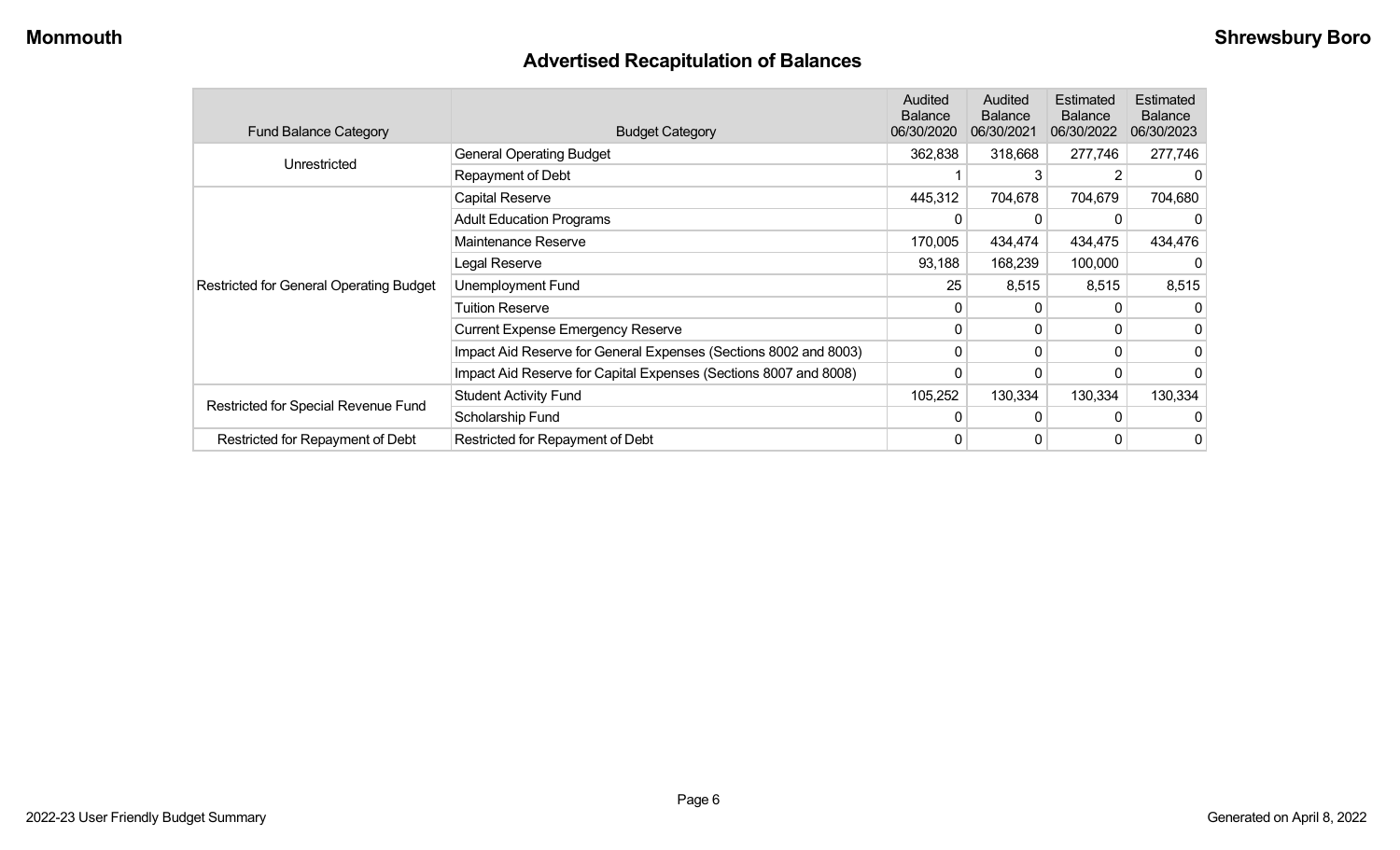#### **Advertised Per Pupil Cost Calculations**

| Per Pupil Cost Calculations                       | 2019-20<br><b>Actual Costs</b> | 2020-21<br><b>Actual Costs</b> | 2021-22<br><b>Original Budget</b> | 2021-22<br><b>Revised Budget</b> | 2022-23<br><b>Proposed Budget</b> |
|---------------------------------------------------|--------------------------------|--------------------------------|-----------------------------------|----------------------------------|-----------------------------------|
| <b>Total Budgetary Comparative Per Pupil Cost</b> | \$17,280                       | \$17,388                       | \$18,289                          | \$20,169                         | \$19,317                          |
| <b>Total Classroom Instruction</b>                | \$10,371                       | \$11,195                       | \$11,614                          | \$12,723                         | \$12,185                          |
| <b>Classroom-Salaries and Benefits</b>            | \$9,762                        | \$10,200                       | \$10,807                          | \$11,373                         | \$11,256                          |
| Classroom-General Supplies and Textbooks          | \$269                          | \$437                          | \$398                             | \$668                            | \$313                             |
| <b>Classroom-Purchased Services</b>               | \$340                          | \$557                          | \$409                             | \$682                            | \$615                             |
| <b>Total Support Services</b>                     | \$3,042                        | \$2,534                        | \$3,048                           | \$3,235                          | \$3,101                           |
| Support Services-Salaries and Benefits            | \$2,587                        | \$2,204                        | \$2,403                           | \$2,410                          | \$2,469                           |
| <b>Total Administrative Costs</b>                 | \$1,910                        | \$1,906                        | \$1,880                           | \$2,209                          | \$2,094                           |
| <b>Administration Salaries and Benefits</b>       | \$1,485                        | \$1,371                        | \$1,292                           | \$1,430                          | \$1,396                           |
| Total Operations and Maintenance of Plant         | \$1,783                        | \$1,620                        | \$1,570                           | \$1,809                          | \$1,735                           |
| Operations and Maintenance-Salaries and Benefits  | \$812                          | \$692                          | \$853                             | \$883                            | \$972                             |
| <b>Board Contribution to Food Services</b>        | \$0                            | \$0                            | \$0                               | \$0                              | \$0                               |
| <b>Total Extracurricular Costs</b>                | \$173                          | \$133                          | \$177                             | \$193                            | \$202                             |
| <b>Total Equipment Costs</b>                      | \$52                           | \$0                            | \$0                               | \$24                             | \$0                               |
| Legal Costs                                       | \$94                           | \$100                          | \$83                              | \$143                            | \$106                             |
| Employee Benefits as a percentage of salaries*    | 29.77%                         | 23.70%                         | 28.48%                            | 31.37%                           | 28.69%                            |

\*Does not include pension and social security paid by the State on-behalf of the district.

\*\*Federal and State funds in the blended resource school-based budgets.

The information presented in columns 1 through 3 as well as the related descriptions of the per pupil cost calculations are contained in the Taxpayers' Guide to Education Spending and can be found on the Department of Education's Internet website: http://www.state.nj.us/education/guide/. This publication is also available in the board office and public libraries. The same calculations were performed using the 2021-22 revised appropriations and the 2022-23 budgeted appropriations presented in this advertised budget. Total Budgetary Comparative Per Pupil Cost is defined as current expense exclusive of tuition expenditures, transportation, residential costs, and judgments against the school district. For all years it also includes the restricted entitlement aids. With the exception of Total Equipment Cost, each of the other per pupil cost calculations presented is a component of the total comparative per pupil cost, although all components are not shown.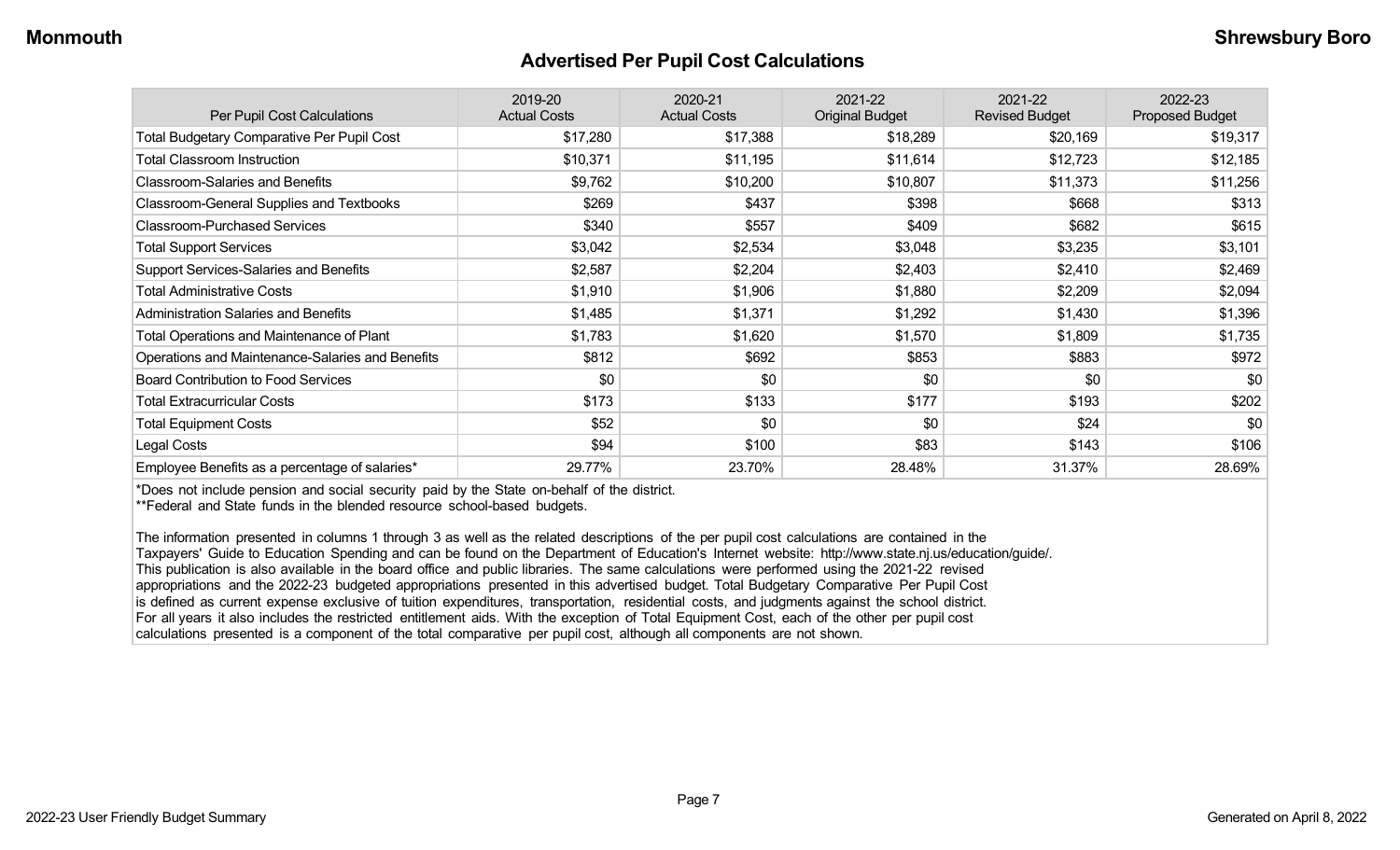# **Unusual Revenues and Appropriations**

| Line i |                                      |        |                                                                                           |
|--------|--------------------------------------|--------|-------------------------------------------------------------------------------------------|
| Number | Source                               | Amount | Explanation                                                                               |
| 140    | Shrewsbury Borough Parents/Guardians |        | 80,000 Estimated PreK Tuition for 8 full time PreK students as per current registrations. |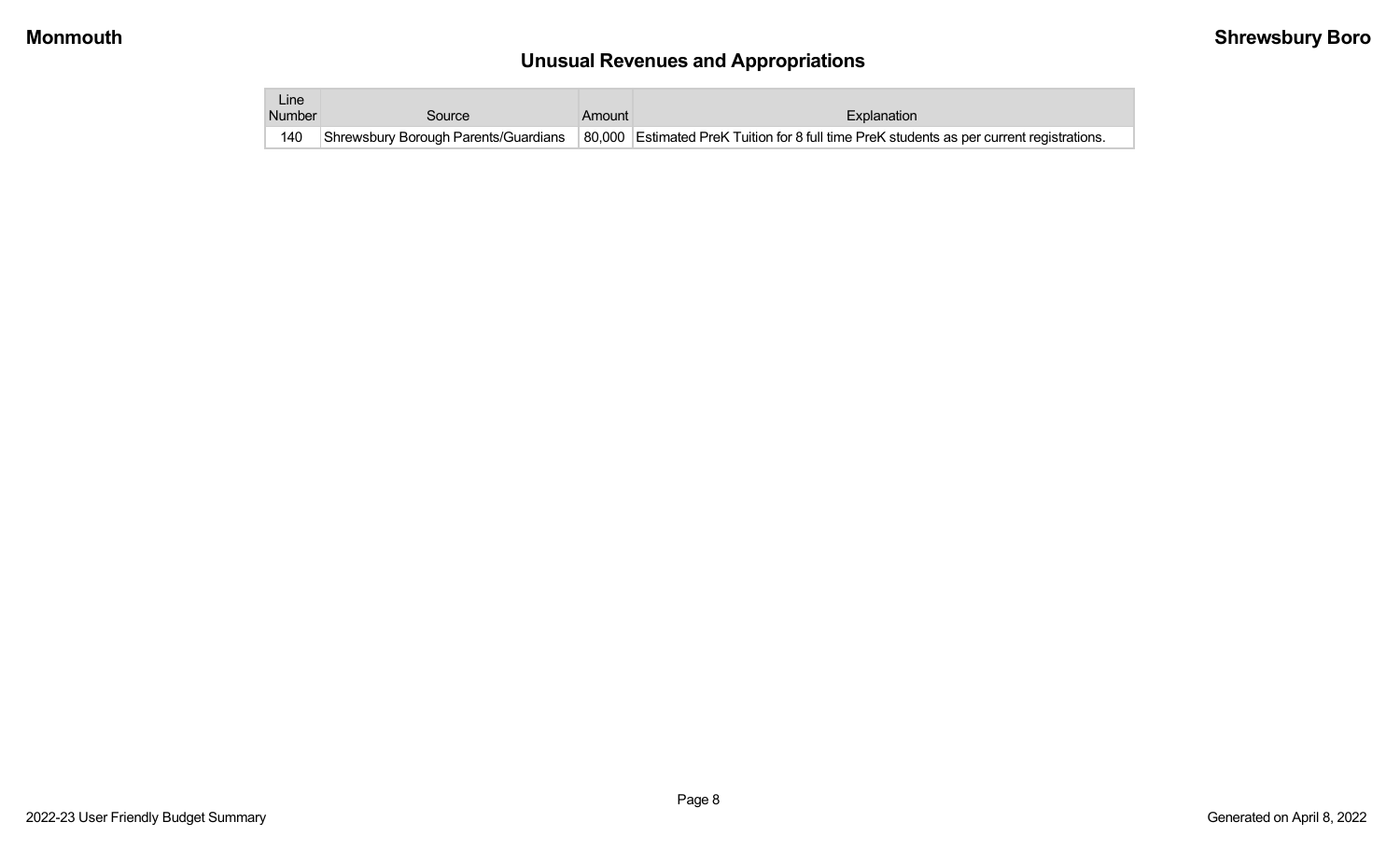| <b>Shared Service Category Type</b>            | <b>Shared Service Category Description</b>                                                                                                                   | Amount<br>Saved<br>(Optional) |
|------------------------------------------------|--------------------------------------------------------------------------------------------------------------------------------------------------------------|-------------------------------|
| <b>Business Services</b>                       | Shared Payroll/Bookkeeping contract with Matawan-Aberdeen \$30,000                                                                                           | 0                             |
| <b>Food Services</b>                           | Satellite Food Service from Red Bank Regional High School                                                                                                    | 0                             |
| Insurance Coverages and Benefits               | <b>MOCSSIF</b>                                                                                                                                               | 0                             |
| Municipal/Public Works                         | Ongoing agreement to assist in snow removal, field prep, shared purchasing where possible, school crossing guards, substitute custodial assistance as needed |                               |
|                                                | <b>MOESC Cooperative</b>                                                                                                                                     |                               |
|                                                | Educational Data Services - Cooperative                                                                                                                      |                               |
| Purchasing                                     | Hunterdon Cty ESC Cooperative                                                                                                                                |                               |
|                                                | <b>ESCNJ Cooperative</b>                                                                                                                                     |                               |
|                                                | NJEdge Technology Cooperative                                                                                                                                |                               |
|                                                | <b>MOESC</b>                                                                                                                                                 |                               |
| <b>Transportation Services, including Fuel</b> | Fuel Sharing with Shrewsbury Borough Municipality                                                                                                            |                               |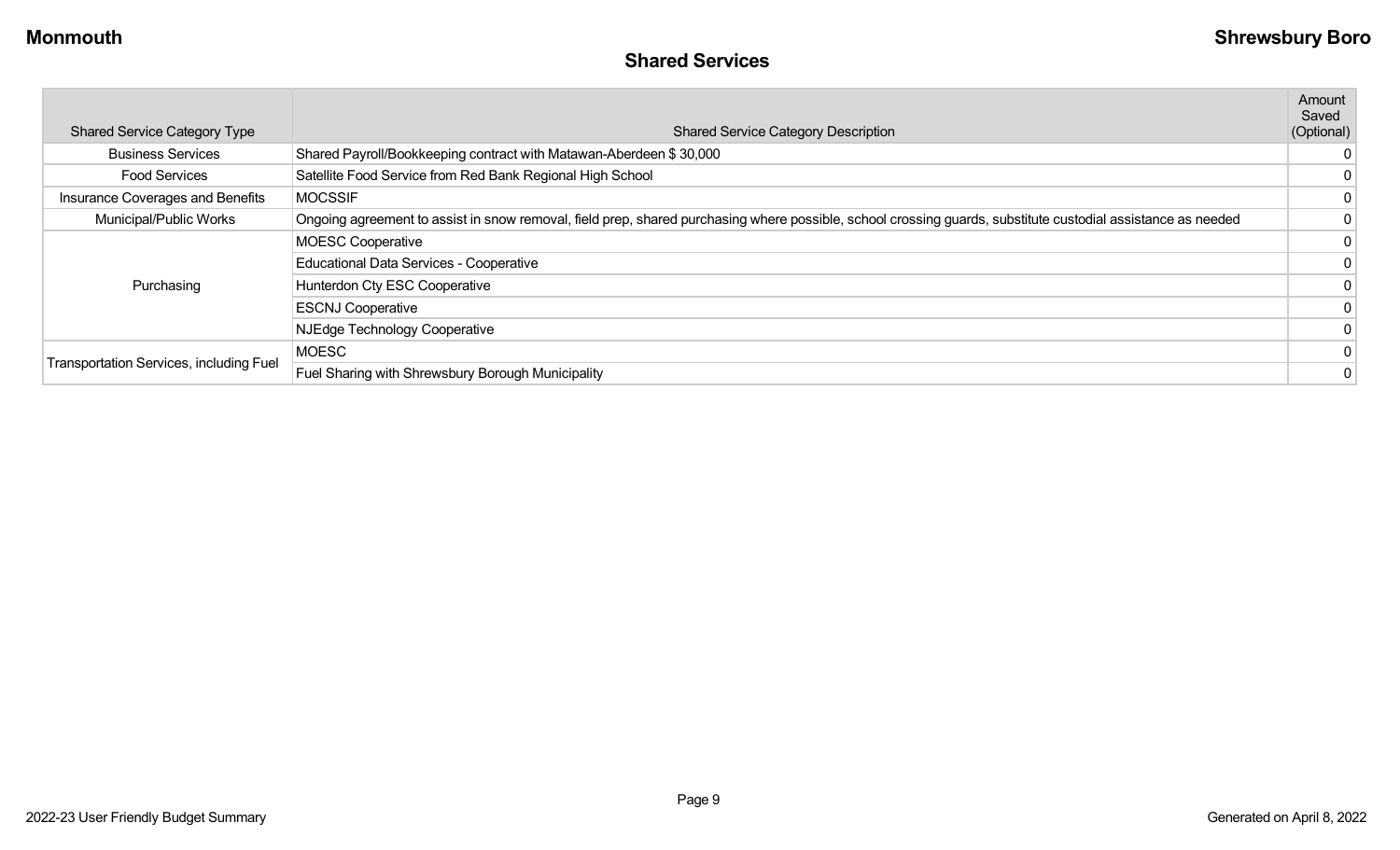#### **Estimated Tax Rates**

| Municipality    | Category                                                                                                           | Amount        |
|-----------------|--------------------------------------------------------------------------------------------------------------------|---------------|
|                 | (A) General Fund School Levy                                                                                       | 8,847,155     |
|                 | (D) Total School Levy                                                                                              | 9,100,116     |
|                 | (B) Estimated Net Taxable Valuation (as of 10/01/21)                                                               | 1,271,760,110 |
|                 | (H) Estimated Equalized Valuation (as of 10/01/21)                                                                 | 1,370,923,735 |
| Shrewsbury Boro | (C) Estimated 2022-23 General Fund School Tax Rate, Without Repayment of Debt or Adjustments=100x(A)/(B)           | 0.6957        |
|                 | (F) Estimated 2022-23 Total School Tax Rate, With Repayment of Debt and Adjustments=100x(D)/(B)                    | 0.7156        |
|                 | (I) Estimated 2022-23 Equalized General Fund School Tax Rate, Without Repayment of Debt or Adjustments=100x(A)/(H) | 0.6453        |
|                 | (L) Estimated 2022-23 Equalized Total School Tax Rate, With Repayment of Debt and Adjustments=100x(D)/(H)          | 0.6638        |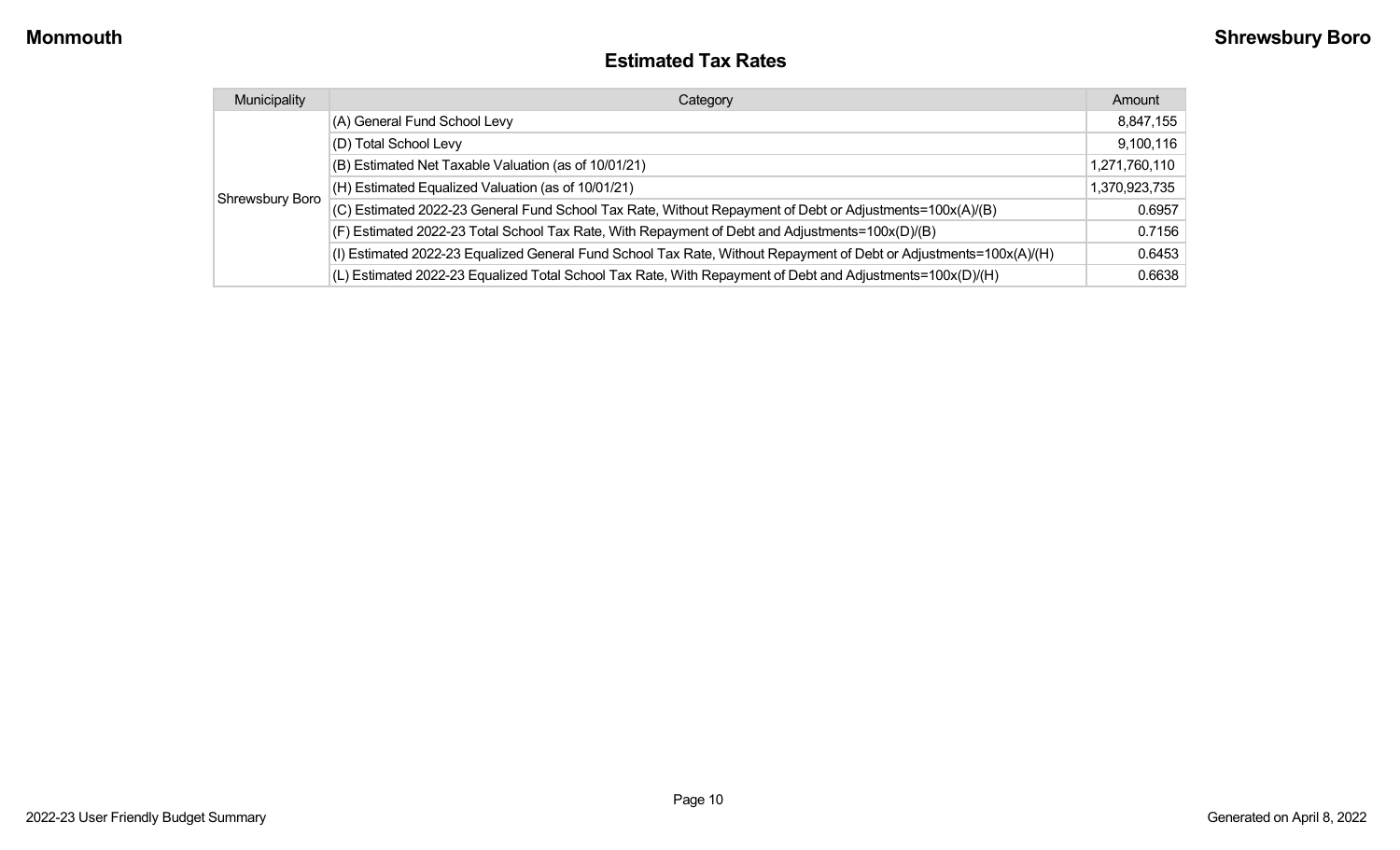| Name                    | Category                                                                                  | Measure                    |
|-------------------------|-------------------------------------------------------------------------------------------|----------------------------|
|                         | Job Title                                                                                 | Superintendent             |
|                         | Job Title II                                                                              | Principal                  |
|                         | <b>Base Annual Salary Amount</b>                                                          | \$167,821                  |
|                         | Full-Time Equivalent (FTE)                                                                | 1.0                        |
|                         | Shared with Another District?                                                             | N                          |
|                         | <b>Shared County</b>                                                                      | None Reported              |
|                         | <b>Shared District</b>                                                                    | None Reported              |
|                         | <b>Job Title Other District</b>                                                           | None Reported              |
|                         | Member of Collective Bargaining Unit (CBU)?                                               | N                          |
|                         | <b>Beginning Date of Contract</b>                                                         | 07/01/21                   |
|                         | <b>End Date of Contract</b>                                                               | 06/30/26                   |
|                         | <b>Contracted Number of Annual Work Days</b>                                              | 260                        |
|                         | <b>Contracted Number of Annual Vacation Days</b>                                          | 25                         |
|                         | <b>Contracted Number of Annual Sick Days</b>                                              | 12                         |
| <b>Brent MacConnell</b> | Contracted Number of Annual Personal Days                                                 | 4                          |
|                         | <b>Contracted Number of Annual Consulting Days</b>                                        | $\mathbf 0$                |
|                         | Number of Other Contracted Non-Working Days                                               | $\Omega$                   |
|                         | Description of Other Contracted Non-Working Days                                          | None Reported              |
|                         | <b>Total Allowances Amount</b>                                                            | \$6,000                    |
|                         | <b>Total Bonuses Amount</b>                                                               | \$0                        |
|                         | <b>Total Stipends Amount</b>                                                              | \$0                        |
|                         | District Contributions Above Teacher Contract for Insurance (Health, Dental, Life, Other) | \$0                        |
|                         | District Contributions Above Teacher Contract for Retirement Plans                        | \$0                        |
|                         | <b>Total Contractual Post-Employment Benefit Amount</b>                                   | \$15,000                   |
|                         | Contractual Post-Employment Benefit Description of Payout of Sick days                    | <b>Upon Retirement</b>     |
|                         | Contractual Post-Employment Benefit Description of Payout of Vacation days                | No Payout of Vacation Days |
|                         | Contractual Post-Employment Benefit Description of Payout of Personal days                | No Payout of Personal Days |
|                         | Contractual Post-Employment Benefit Description of Other Benefits 1                       | None Reported              |
|                         | Contractual Post-Employment Benefit Description of Other Benefits 2                       | None Reported              |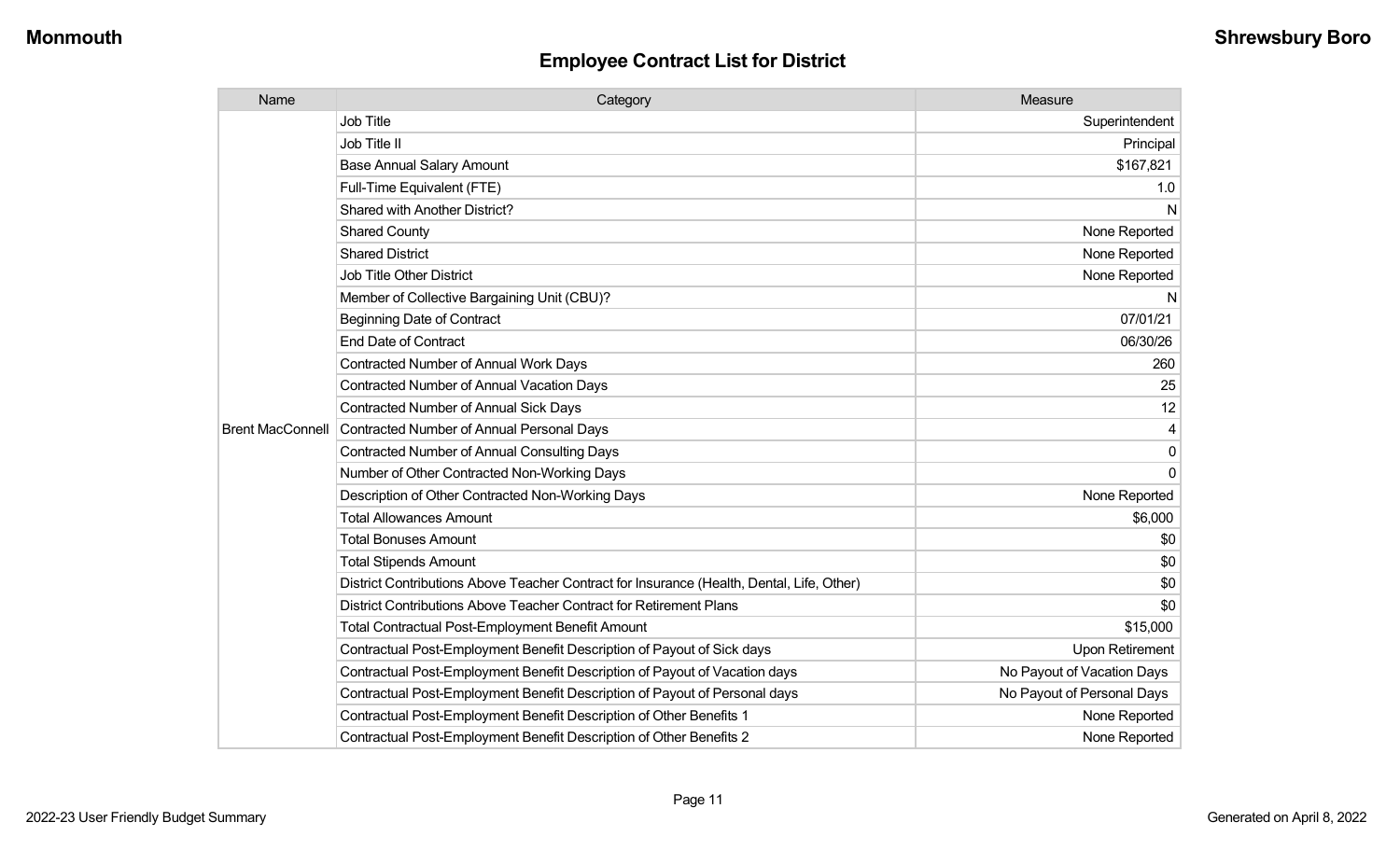| Name                    | Category                                                                                 | Measure                                 |
|-------------------------|------------------------------------------------------------------------------------------|-----------------------------------------|
|                         | Contractual Post-Employment Benefit Description of Other Benefits 3                      | None Reported                           |
|                         | Total Other/In-Kind Remuneration Amount                                                  | \$0                                     |
|                         | Description of Other/In-Kind Remuneration Annual Option to Buyback Sick Time in Cash     | None Reported                           |
|                         | Description of Other/In-Kind Remuneration Annual Option to Buyback Vacation Time in Cash | None Reported                           |
|                         | Description of Other/In-Kind Remuneration Annual Option to Buyback Personal Time in Cash | None Reported                           |
| <b>Brent MacConnell</b> | Description of Other/In-Kind Remuneration Annual Option to Other Remuneration 1          | None Reported                           |
|                         | Description of Other/In-Kind Remuneration Annual Option to Other Remuneration 2          | None Reported                           |
|                         | Description of Other/In-Kind Remuneration Annual Option to Other Remuneration 3          | None Reported                           |
|                         | <b>Additional Comment 1</b>                                                              | None Reported                           |
|                         | <b>Additional Comment 2</b>                                                              | None Reported                           |
|                         | <b>Additional Comment 3</b>                                                              | None Reported                           |
|                         | <b>Job Title</b>                                                                         | Coordinator/Director/Manager/Supervisor |
|                         | Job Title II                                                                             | Supervisor C&I                          |
|                         | <b>Base Annual Salary Amount</b>                                                         | \$85,000                                |
|                         | Full-Time Equivalent (FTE)                                                               | 1.0                                     |
|                         | Shared with Another District?                                                            | N                                       |
|                         | <b>Shared County</b>                                                                     | None Reported                           |
|                         | <b>Shared District</b>                                                                   | None Reported                           |
|                         | <b>Job Title Other District</b>                                                          | None Reported                           |
|                         | Member of Collective Bargaining Unit (CBU)?                                              | N                                       |
| Cheryl Salway           | <b>Beginning Date of Contract</b>                                                        | 07/01/21                                |
|                         | <b>End Date of Contract</b>                                                              | 06/30/22                                |
|                         | Contracted Number of Annual Work Days                                                    | 260                                     |
|                         | <b>Contracted Number of Annual Vacation Days</b>                                         | 20                                      |
|                         | <b>Contracted Number of Annual Sick Days</b>                                             | 12                                      |
|                         | Contracted Number of Annual Personal Days                                                | 4                                       |
|                         | <b>Contracted Number of Annual Consulting Days</b>                                       | $\pmb{0}$                               |
|                         | Number of Other Contracted Non-Working Days                                              | $\overline{0}$                          |
|                         | Description of Other Contracted Non-Working Days                                         | None Reported                           |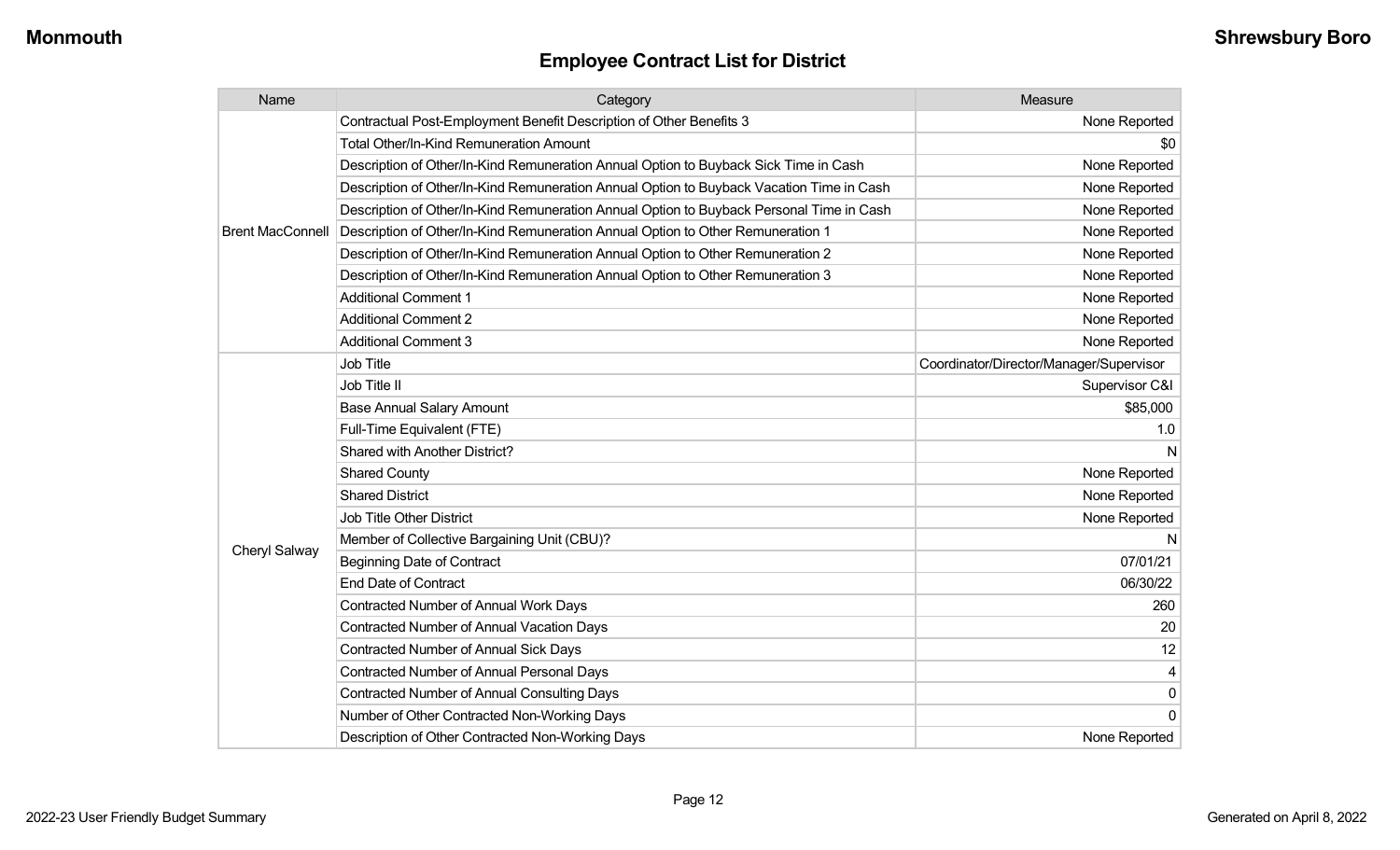| Name          | Category                                                                                  | Measure                       |
|---------------|-------------------------------------------------------------------------------------------|-------------------------------|
|               | <b>Total Allowances Amount</b>                                                            | \$6,200                       |
|               | <b>Total Bonuses Amount</b>                                                               | \$0                           |
|               | <b>Total Stipends Amount</b>                                                              | \$0                           |
|               | District Contributions Above Teacher Contract for Insurance (Health, Dental, Life, Other) | \$0                           |
|               | District Contributions Above Teacher Contract for Retirement Plans                        | \$0                           |
|               | <b>Total Contractual Post-Employment Benefit Amount</b>                                   | \$15,000                      |
|               | Contractual Post-Employment Benefit Description of Payout of Sick days                    | Up to - upon retirement       |
|               | Contractual Post-Employment Benefit Description of Payout of Vacation days                | No vacation day payout        |
|               | Contractual Post-Employment Benefit Description of Payout of Personal days                | No Personal day payout        |
|               | Contractual Post-Employment Benefit Description of Other Benefits 1                       | None Reported                 |
| Cheryl Salway | Contractual Post-Employment Benefit Description of Other Benefits 2                       | None Reported                 |
|               | Contractual Post-Employment Benefit Description of Other Benefits 3                       | None Reported                 |
|               | Total Other/In-Kind Remuneration Amount                                                   | \$0                           |
|               | Description of Other/In-Kind Remuneration Annual Option to Buyback Sick Time in Cash      | None Reported                 |
|               | Description of Other/In-Kind Remuneration Annual Option to Buyback Vacation Time in Cash  | None Reported                 |
|               | Description of Other/In-Kind Remuneration Annual Option to Buyback Personal Time in Cash  | None Reported                 |
|               | Description of Other/In-Kind Remuneration Annual Option to Other Remuneration 1           | None Reported                 |
|               | Description of Other/In-Kind Remuneration Annual Option to Other Remuneration 2           | None Reported                 |
|               | Description of Other/In-Kind Remuneration Annual Option to Other Remuneration 3           | None Reported                 |
|               | <b>Additional Comment 1</b>                                                               | None Reported                 |
|               | <b>Additional Comment 2</b>                                                               | None Reported                 |
|               | <b>Additional Comment 3</b>                                                               | None Reported                 |
|               | Job Title                                                                                 | <b>Business Administrator</b> |
|               | Job Title II                                                                              | <b>Board Secretary</b>        |
| Debi Avento   | <b>Base Annual Salary Amount</b>                                                          | \$155,746                     |
|               | Full-Time Equivalent (FTE)                                                                | 1.0                           |
|               | Shared with Another District?                                                             | N                             |
|               | <b>Shared County</b>                                                                      | None Reported                 |
|               | <b>Shared District</b>                                                                    | None Reported                 |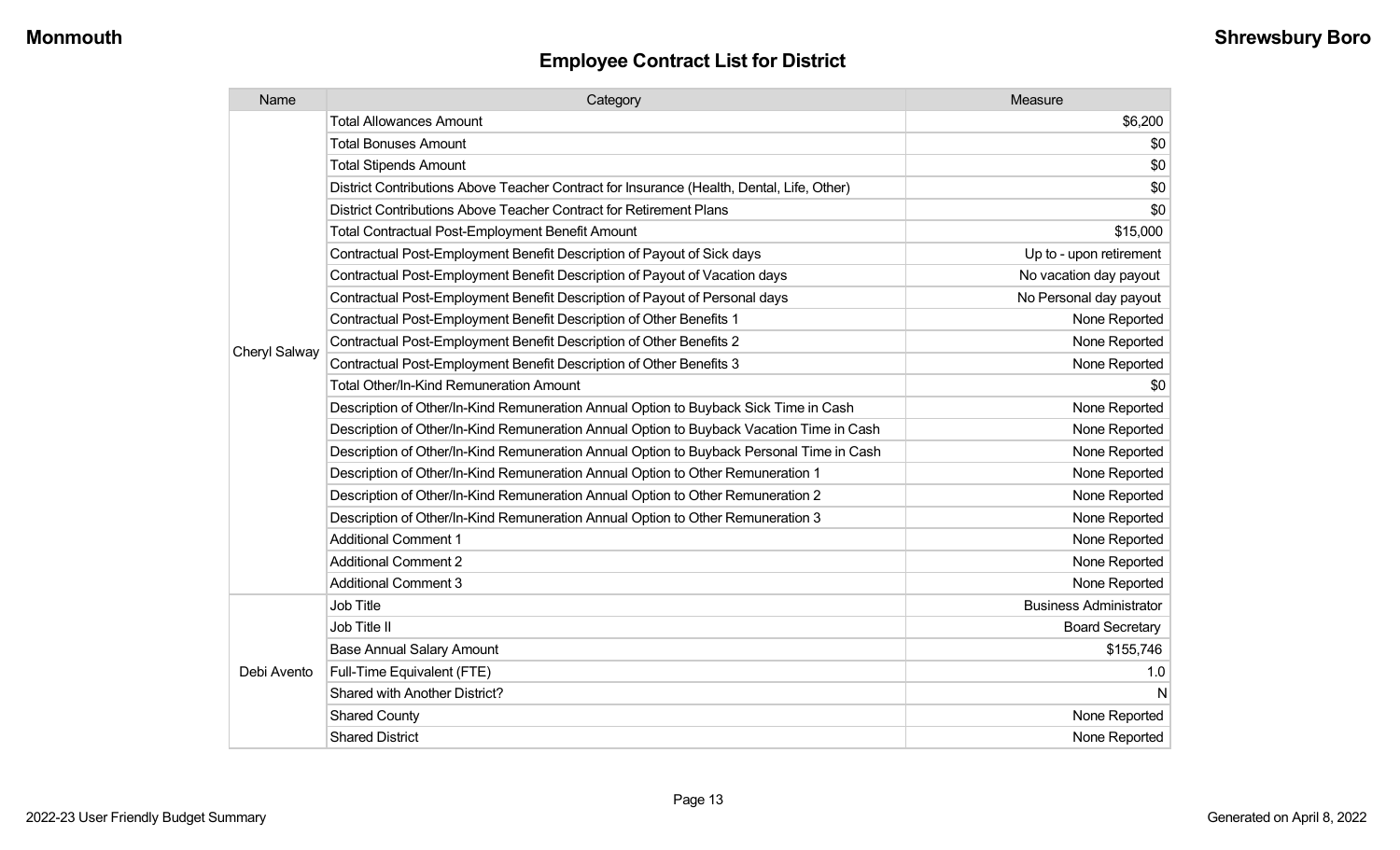| Name        | Category                                                                                  | Measure                       |
|-------------|-------------------------------------------------------------------------------------------|-------------------------------|
|             | <b>Job Title Other District</b>                                                           | None Reported                 |
|             | Member of Collective Bargaining Unit (CBU)?                                               | N                             |
|             | <b>Beginning Date of Contract</b>                                                         | 07/01/21                      |
|             | End Date of Contract                                                                      | 06/30/22                      |
|             | Contracted Number of Annual Work Days                                                     | 260                           |
|             | <b>Contracted Number of Annual Vacation Days</b>                                          | 20                            |
|             | <b>Contracted Number of Annual Sick Days</b>                                              | 12                            |
|             | <b>Contracted Number of Annual Personal Days</b>                                          | $\overline{4}$                |
|             | <b>Contracted Number of Annual Consulting Days</b>                                        | $\pmb{0}$                     |
|             | Number of Other Contracted Non-Working Days                                               | $\mathbf 0$                   |
|             | Description of Other Contracted Non-Working Days                                          | None Reported                 |
|             | <b>Total Allowances Amount</b>                                                            | \$5,200                       |
|             | <b>Total Bonuses Amount</b>                                                               | \$5,000                       |
|             | <b>Total Stipends Amount</b>                                                              | \$0                           |
| Debi Avento | District Contributions Above Teacher Contract for Insurance (Health, Dental, Life, Other) | \$0                           |
|             | District Contributions Above Teacher Contract for Retirement Plans                        | \$0                           |
|             | <b>Total Contractual Post-Employment Benefit Amount</b>                                   | \$45,913                      |
|             | Contractual Post-Employment Benefit Description of Payout of Sick days                    | Upon Separation or Retirement |
|             | Contractual Post-Employment Benefit Description of Payout of Vacation days                | Upon Separation or Retirement |
|             | Contractual Post-Employment Benefit Description of Payout of Personal days                | No Payout for Personal Days   |
|             | Contractual Post-Employment Benefit Description of Other Benefits 1                       | None Reported                 |
|             | Contractual Post-Employment Benefit Description of Other Benefits 2                       | None Reported                 |
|             | Contractual Post-Employment Benefit Description of Other Benefits 3                       | None Reported                 |
|             | <b>Total Other/In-Kind Remuneration Amount</b>                                            | \$0                           |
|             | Description of Other/In-Kind Remuneration Annual Option to Buyback Sick Time in Cash      | None Reported                 |
|             | Description of Other/In-Kind Remuneration Annual Option to Buyback Vacation Time in Cash  | None Reported                 |
|             | Description of Other/In-Kind Remuneration Annual Option to Buyback Personal Time in Cash  | None Reported                 |
|             | Description of Other/In-Kind Remuneration Annual Option to Other Remuneration 1           | None Reported                 |
|             | Description of Other/In-Kind Remuneration Annual Option to Other Remuneration 2           | None Reported                 |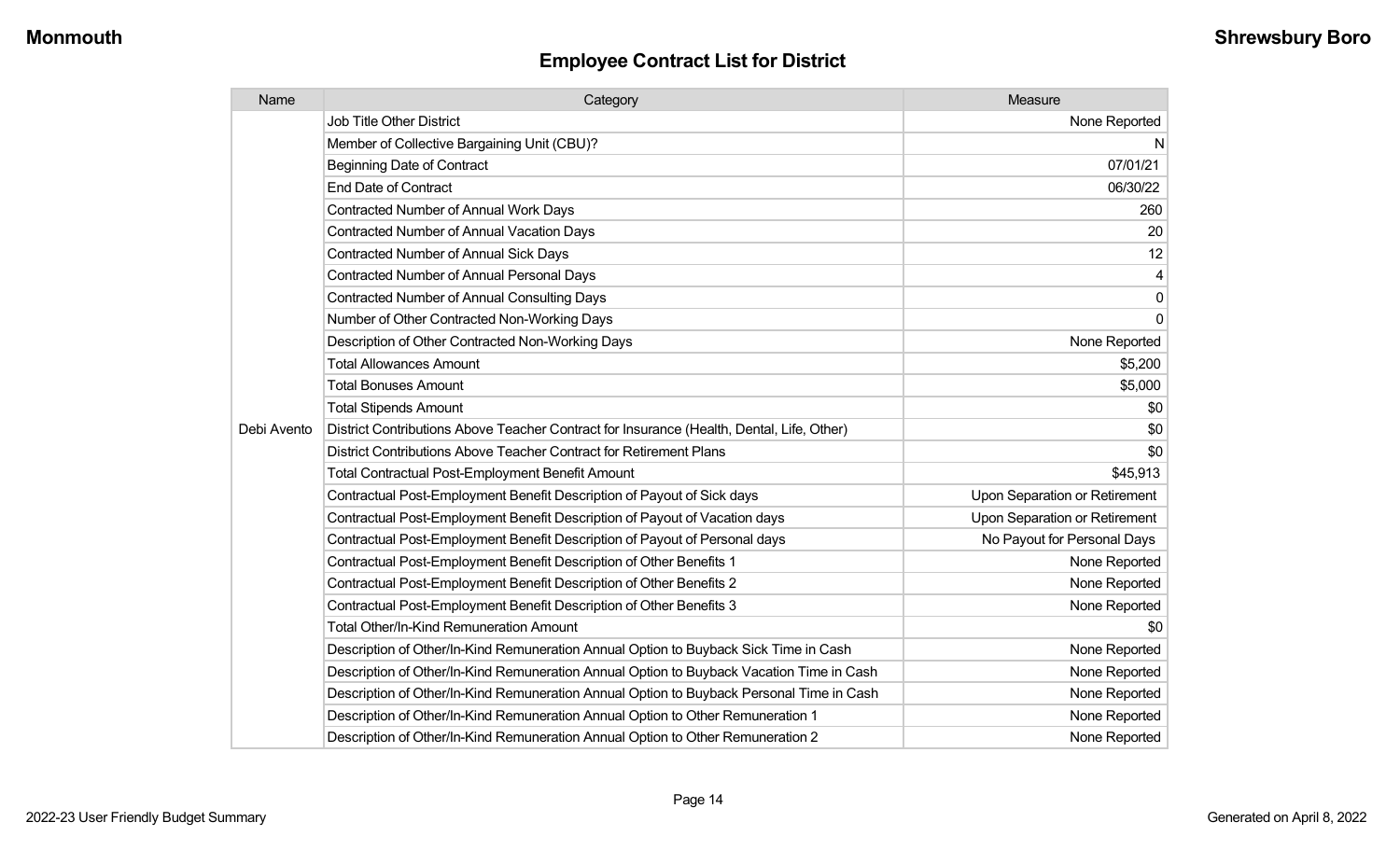| Name                   | Category                                                                                  | Measure                                 |
|------------------------|-------------------------------------------------------------------------------------------|-----------------------------------------|
| Debi Avento            | Description of Other/In-Kind Remuneration Annual Option to Other Remuneration 3           | None Reported                           |
|                        | <b>Additional Comment 1</b>                                                               | None Reported                           |
|                        | <b>Additional Comment 2</b>                                                               | None Reported                           |
|                        | <b>Additional Comment 3</b>                                                               | None Reported                           |
|                        | Job Title                                                                                 | Coordinator/Director/Manager/Supervisor |
|                        | Job Title II                                                                              | Supervisor B&G                          |
|                        | <b>Base Annual Salary Amount</b>                                                          | \$82,284                                |
|                        | Full-Time Equivalent (FTE)                                                                | 1.0                                     |
|                        | Shared with Another District?                                                             | N                                       |
|                        | <b>Shared County</b>                                                                      | None Reported                           |
|                        | <b>Shared District</b>                                                                    | None Reported                           |
|                        | <b>Job Title Other District</b>                                                           | None Reported                           |
|                        | Member of Collective Bargaining Unit (CBU)?                                               | N                                       |
|                        | <b>Beginning Date of Contract</b>                                                         | 07/01/21                                |
|                        | <b>End Date of Contract</b>                                                               | 06/30/22                                |
|                        | <b>Contracted Number of Annual Work Days</b>                                              | 260                                     |
| <b>Michael Tillett</b> | <b>Contracted Number of Annual Vacation Days</b>                                          | 15                                      |
|                        | <b>Contracted Number of Annual Sick Days</b>                                              | 12                                      |
|                        | <b>Contracted Number of Annual Personal Days</b>                                          | 4                                       |
|                        | <b>Contracted Number of Annual Consulting Days</b>                                        | 0                                       |
|                        | Number of Other Contracted Non-Working Days                                               | 0                                       |
|                        | Description of Other Contracted Non-Working Days                                          | None Reported                           |
|                        | <b>Total Allowances Amount</b>                                                            | \$2,000                                 |
|                        | <b>Total Bonuses Amount</b>                                                               | \$0                                     |
|                        | <b>Total Stipends Amount</b>                                                              | \$0                                     |
|                        | District Contributions Above Teacher Contract for Insurance (Health, Dental, Life, Other) | \$0                                     |
|                        | District Contributions Above Teacher Contract for Retirement Plans                        | \$0                                     |
|                        | <b>Total Contractual Post-Employment Benefit Amount</b>                                   | \$15,000                                |
|                        | Contractual Post-Employment Benefit Description of Payout of Sick days                    | Up to - upon retirement                 |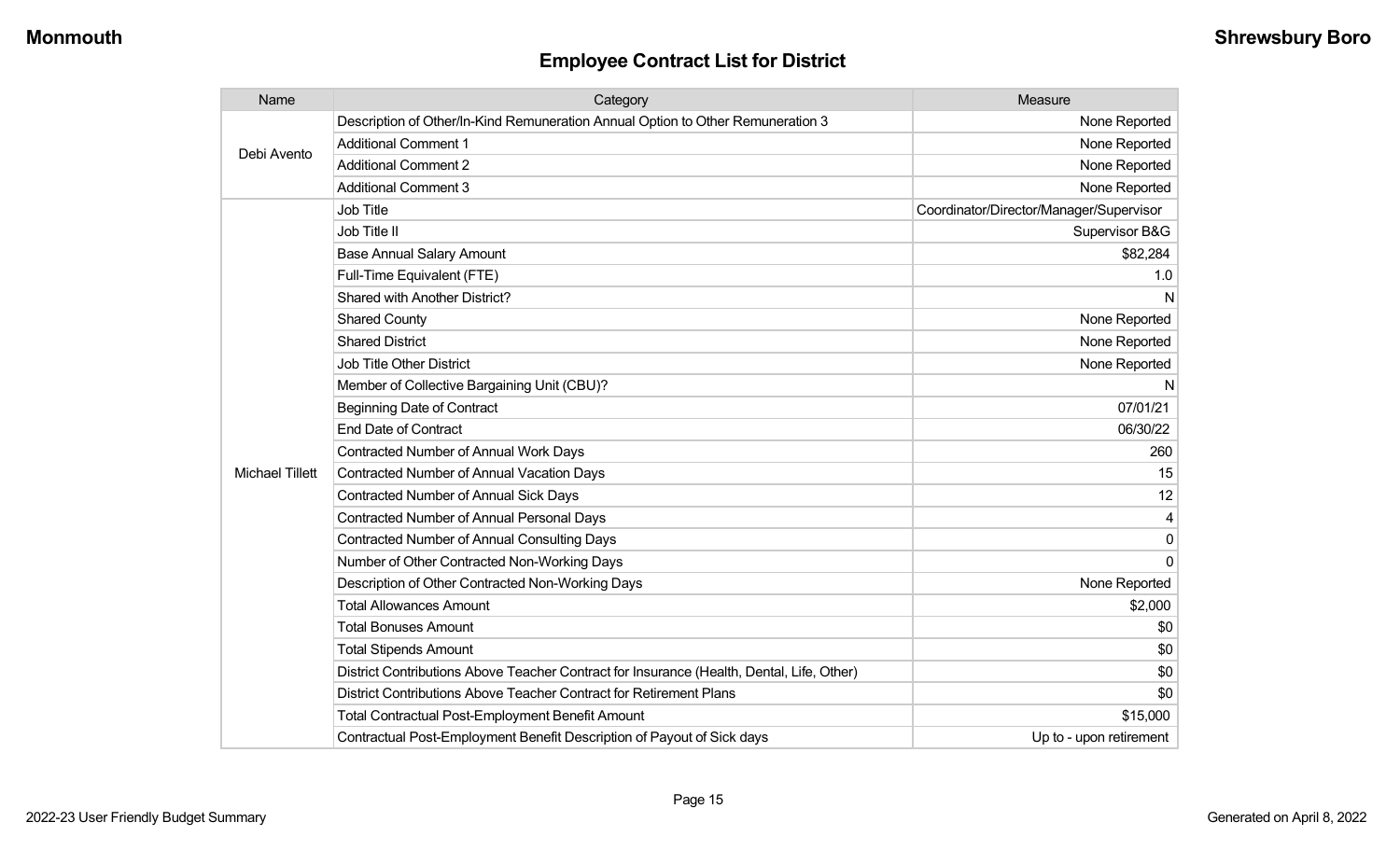| Name                   | Category                                                                                 | Measure                                 |
|------------------------|------------------------------------------------------------------------------------------|-----------------------------------------|
|                        | Contractual Post-Employment Benefit Description of Payout of Vacation days               | No vacation Day payout                  |
|                        | Contractual Post-Employment Benefit Description of Payout of Personal days               | No vacation day payout                  |
|                        | Contractual Post-Employment Benefit Description of Other Benefits 1                      | None Reported                           |
|                        | Contractual Post-Employment Benefit Description of Other Benefits 2                      | None Reported                           |
|                        | Contractual Post-Employment Benefit Description of Other Benefits 3                      | None Reported                           |
|                        | <b>Total Other/In-Kind Remuneration Amount</b>                                           | \$0                                     |
|                        | Description of Other/In-Kind Remuneration Annual Option to Buyback Sick Time in Cash     | None Reported                           |
| <b>Michael Tillett</b> | Description of Other/In-Kind Remuneration Annual Option to Buyback Vacation Time in Cash | None Reported                           |
|                        | Description of Other/In-Kind Remuneration Annual Option to Buyback Personal Time in Cash | None Reported                           |
|                        | Description of Other/In-Kind Remuneration Annual Option to Other Remuneration 1          | None Reported                           |
|                        | Description of Other/In-Kind Remuneration Annual Option to Other Remuneration 2          | None Reported                           |
|                        | Description of Other/In-Kind Remuneration Annual Option to Other Remuneration 3          | None Reported                           |
|                        | <b>Additional Comment 1</b>                                                              | None Reported                           |
|                        | <b>Additional Comment 2</b>                                                              | None Reported                           |
|                        | <b>Additional Comment 3</b>                                                              | None Reported                           |
|                        | Job Title                                                                                | Coordinator/Director/Manager/Supervisor |
|                        | Job Title II                                                                             | Supervisor CST                          |
|                        | <b>Base Annual Salary Amount</b>                                                         | \$96,134                                |
|                        | Full-Time Equivalent (FTE)                                                               | 1.0                                     |
|                        | Shared with Another District?                                                            |                                         |
|                        | <b>Shared County</b>                                                                     | None Reported                           |
|                        | <b>Shared District</b>                                                                   | None Reported                           |
| Roseanne Ansell        | <b>Job Title Other District</b>                                                          | None Reported                           |
|                        | Member of Collective Bargaining Unit (CBU)?                                              | N                                       |
|                        | <b>Beginning Date of Contract</b>                                                        | 07/01/21                                |
|                        | <b>End Date of Contract</b>                                                              | 06/30/22                                |
|                        | <b>Contracted Number of Annual Work Days</b>                                             | 260                                     |
|                        | Contracted Number of Annual Vacation Days                                                | 20                                      |
|                        | <b>Contracted Number of Annual Sick Days</b>                                             | 12                                      |